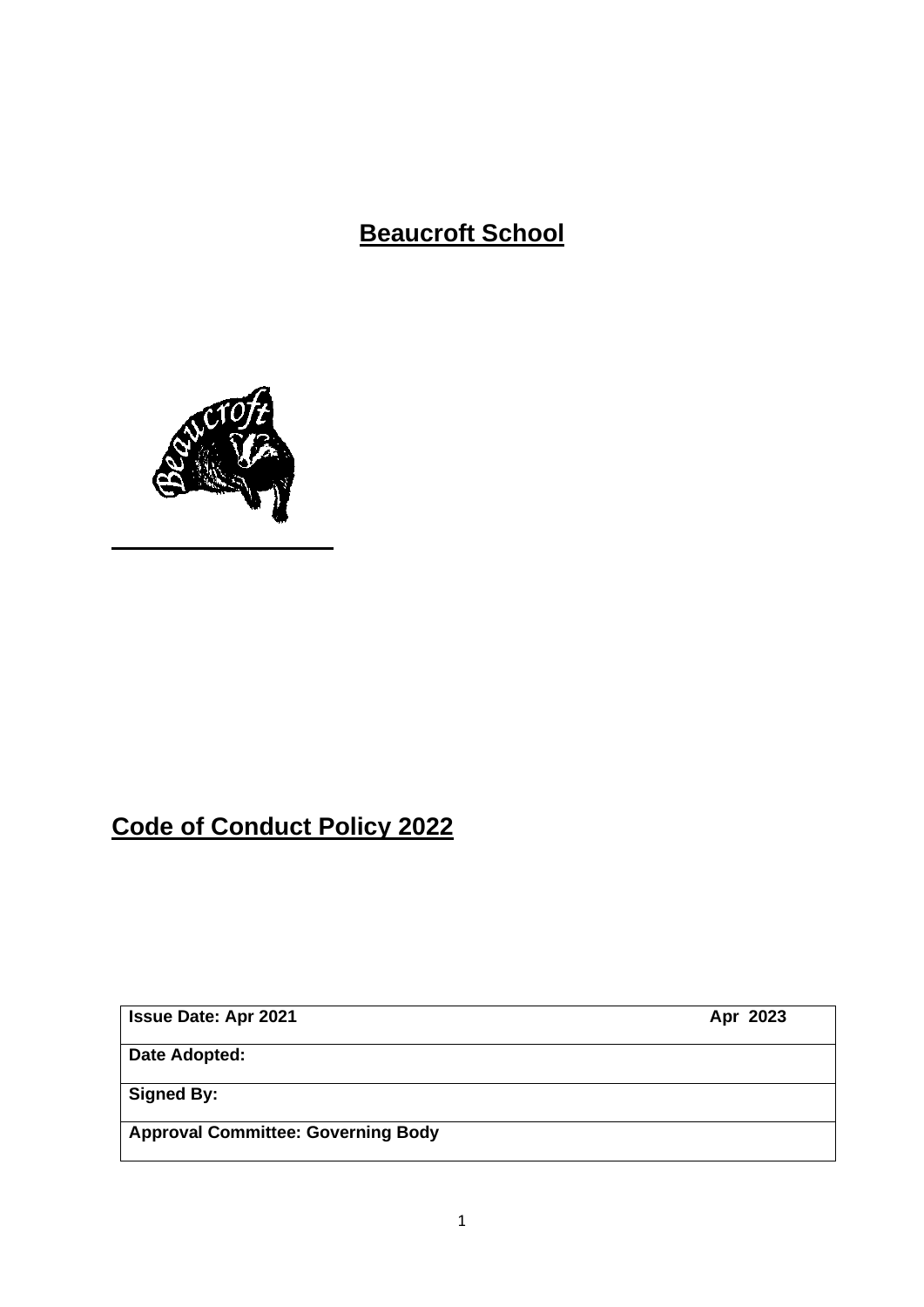# **Beaucroft School**

# **Staff Code of Conduct**

**To be read in conjunction with the national guidance: 'Guidance for safer working practice for those working with children and young people in education settings – May 2019'.**

# **1. Definition**

1.1. References made to 'child' and 'children' refer to children and young people under the age of 18 years. However, the principles of the document apply to professional behaviours towards all pupils, including those over the age of 18 years. 'Child' should therefore be read to mean **any pupil** at the education establishment.

1.2. References made to adults and staff refer to all those who work with children in an educational establishment, in either a paid or unpaid capacity.

1.3. The term 'allegation' means where it is alleged that a person who works with children has

- behaved in a way that has harmed a child, or may have harmed a child;
- possibly committed a criminal offence against or related to a child; or,
- behaved towards a child or children in a way that indicates they may pose a risk of harm to children.

#### **2. Introduction**

2.1. Schools have a legal duty to create and maintain a safe learning environment for children. A staff Code of Conduct is a **mandatory** requirement as described in the DfE statutory guidance: 'Keeping Children Safe in Education 2019' (paragraph 13).

2.2. The school seeks to provide a safe and supportive environment which secures the wellbeing and very best outcomes for children in our care. The following code draws together existing laws, regulations and conditions of service designed to protect the interests of staff and volunteers and the children with whom they work and this has been agreed following consultation with recognised trade unions and is recommended for adoption.

2.3. Staff should be aware that a failure to comply with this code could result in disciplinary action including dismissal.

#### **3. Purpose and Scope**

3.1. All staff and volunteers working in a school setting have a legal and moral duty to keep children safe and protect them from harm. Staff should ensure they do not put themselves in situations in which allegations of abuse or inappropriate behaviour could be made.

3.2. This code applies to all adults working in schools whatever their position, role or responsibilities.

3.3. All staff have a responsibility to be aware of systems within their school which support safeguarding, which should be explained as part of staff induction and through regular staff training.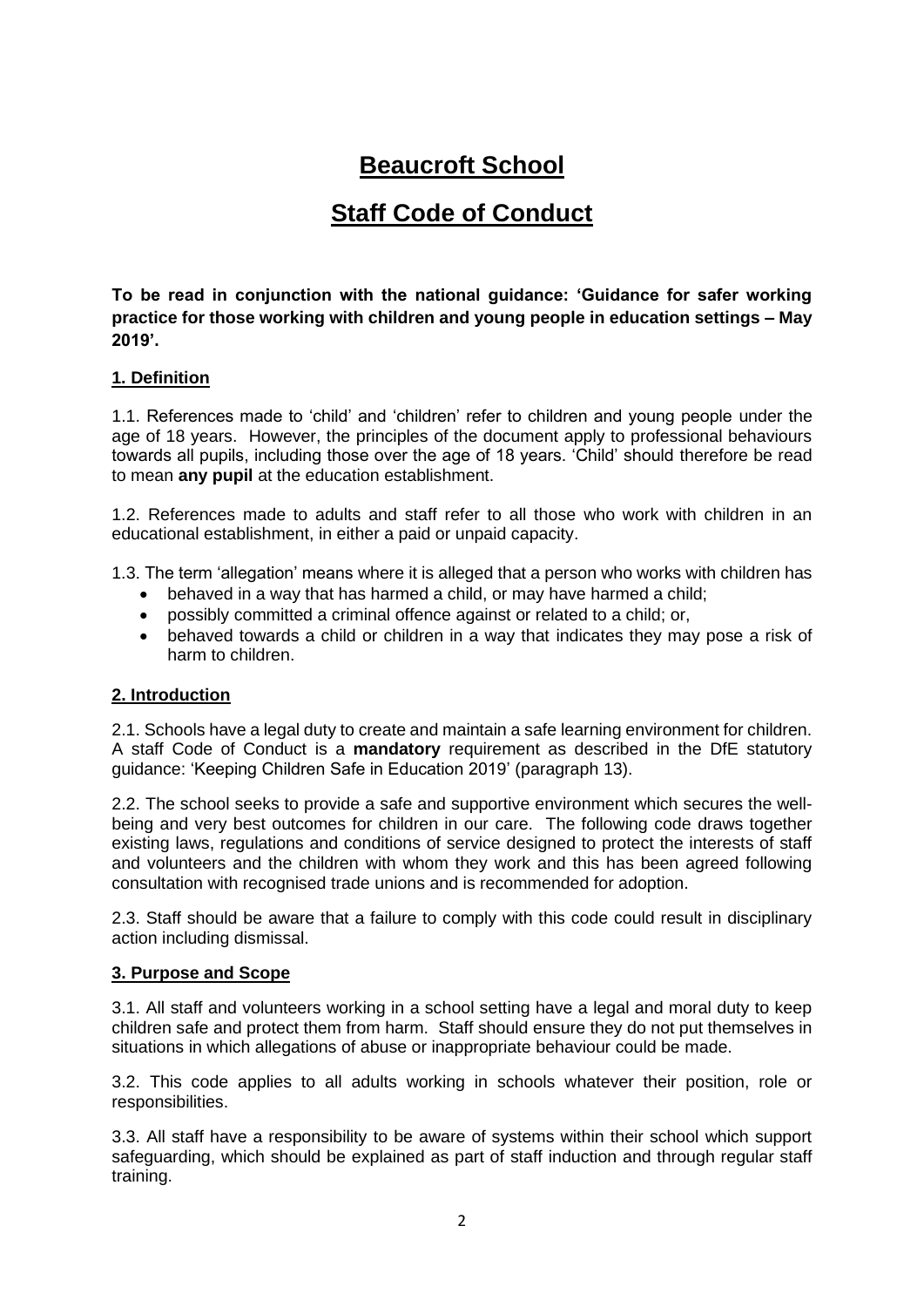3.4. The code should be read in conjunction with the relevant statutory and other guidance documents issued nationally or by the DfE and Home Office as well as other related school policies (see **Appendix 1** of this policy).

3.5. This code cannot cover every eventuality. Its purpose is to show the standard expected of staff but it does not replace the general requirements of the law.

3.6. All staff employed under Teachers' Terms and Conditions of Employment have a statutory obligation to adhere to the 'Teachers' Standards 2012' and in relation to this code, Part 2 of the Teachers' Standards - Personal and Professional Conduct which this code supplements.

3.7. It is recognised that the vast majority of adults who work with children act professionally and aim to provide a safe and supportive environment which secures the well-being and very best outcomes for children in their care. Achieving these aims is not always straightforward, as much relies on child and staff interactions where tensions and misunderstandings can occur. This code aims to reduce the risk of that.

#### **4. Core Principles**

4.1. The welfare of the children is paramount.

4.2. Staff are responsible for their own actions and behaviour and should seek to avoid any conduct that would lead any reasonable person to question their motivation or intentions.

4.3. Staff are expected to maintain a professional standard of conduct, not only in regard to interactions with children in their educational establishment, but to extend this courtesy to their colleagues, parents and visitors of the establishment.

4.4. Staff should dress appropriately at all times for the tasks they undertake and ensure they promote a positive and professional image.

4.5. Staff should apply the expected professional standards of behaviour and not discriminate against anyone in relation to their age, disability, sex or gender reassignment, marriage or civil partnerships (in particular with adults in contact with the establishment), pregnancy or maternity, race, religion or belief or sexual orientation.

4.6. Staff should not consume or be under the influence of alcohol or substances, including prescribed medication that may affect their ability to care for children.

4.7. Staff should be aware that breaches of the law and other professional guidelines could result in disciplinary action being taken against them, criminal action and/or other proceedings including barring by the Disclosure & Barring Service (DBS) from working in regulated activity, or for acts of serious misconduct, prohibition from teaching by the National College of Teaching & Leadership (NCTL).

4.8. Staff and managers should continually monitor and review practice to ensure this guidance is followed and should understand their responsibilities to safeguard and protect children.

4.9. Staff should discuss and/or take advice promptly from their line manager or another senior member of staff over any incident which may give rise to concern.

4.10. Records should be made of any incident and decision made or where further actions have been agreed, in accordance with school policies and confidentiality.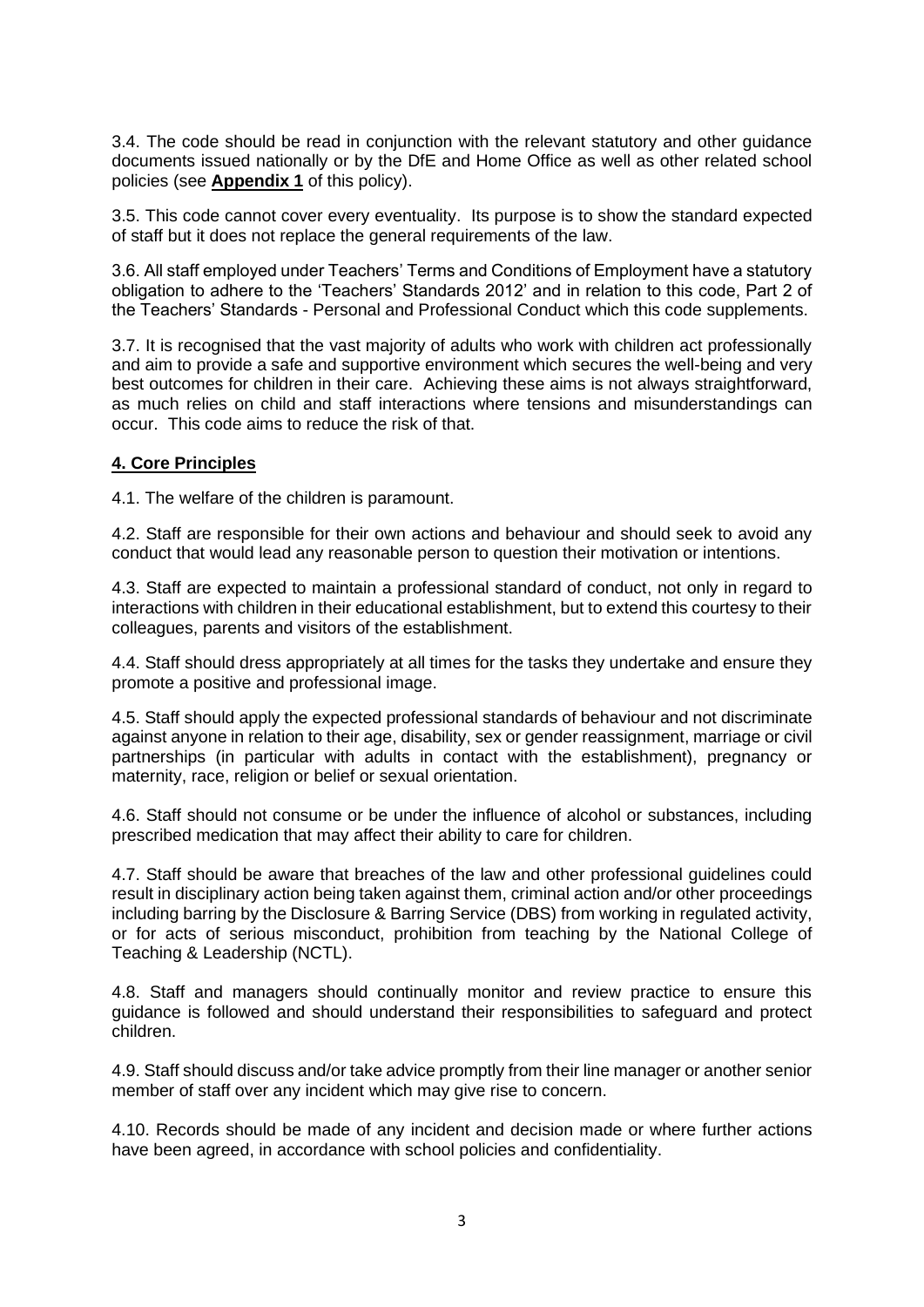4.11. All staff should know the school's Designated Safeguarding Lead and be familiar with local child protection arrangements, arrangements for managing allegations against staff, whistleblowing procedures and their Pan Dorset Multi-agency Safeguarding Procedures

4.12. Staff should be aware of and comply with the school's financial and administrative regulations and any other procedure manuals.

# **5. Conduct and Behaviour**

5.1. All staff who work in a school setting are in a position of trust in relation to individuals in their care and so must adopt high standards of personal integrity and conduct and behave in such a way that does not compromise their position both within and outside of the workplace or the safety and/or welfare of children and young people.

5.2. Staff have a duty to advise their employer of any incidents both within and outside the workplace that may affect their suitability to fulfil their role.

5.3. Staff should be aware that it is a criminal offence (Sexual Offences Act 2003: abuse of a position of trust) to engage in sexual activity with a pupil under the age of 18.

5.4. Teachers are expected to demonstrate consistently high standards of personal and professional conduct in accordance with the minimum professional Teaching Standards.

5.5. Staff should never make (or encourage others to make) comments, either to the children colleagues, parents or visitors of the establishment, that are intended, or can be interpreted to be, unprofessional, demeaning or humiliating.

5.6. Staff should not use physical force as a form of punishment.

5.7. Staff should always adhere to the school's policies on Behaviour Management and Use of Reasonable Force.

5.8. Staff should not use any information obtained in the course of their employment for personal gain or benefit. Nor should they pass it on to others who might use it in such a way.

# **6. Equality Issues**

6.1. All staff should adhere to the school's Equal Opportunities Policy, in addition to the requirements of the law.

6.2. All adults and children at the school have a right to be treated at all times with fairness, equality and without discrimination.

# **7. Employment Matters**

7.1. All staff involved in recruitment and selection processes should ensure that appointments are made on the basis of merit, without discrimination and in accordance with the school's recruitment and selection policy and procedure.

7.2. Any staff involved in tendering processes should ensure that these are made on the basis of merit.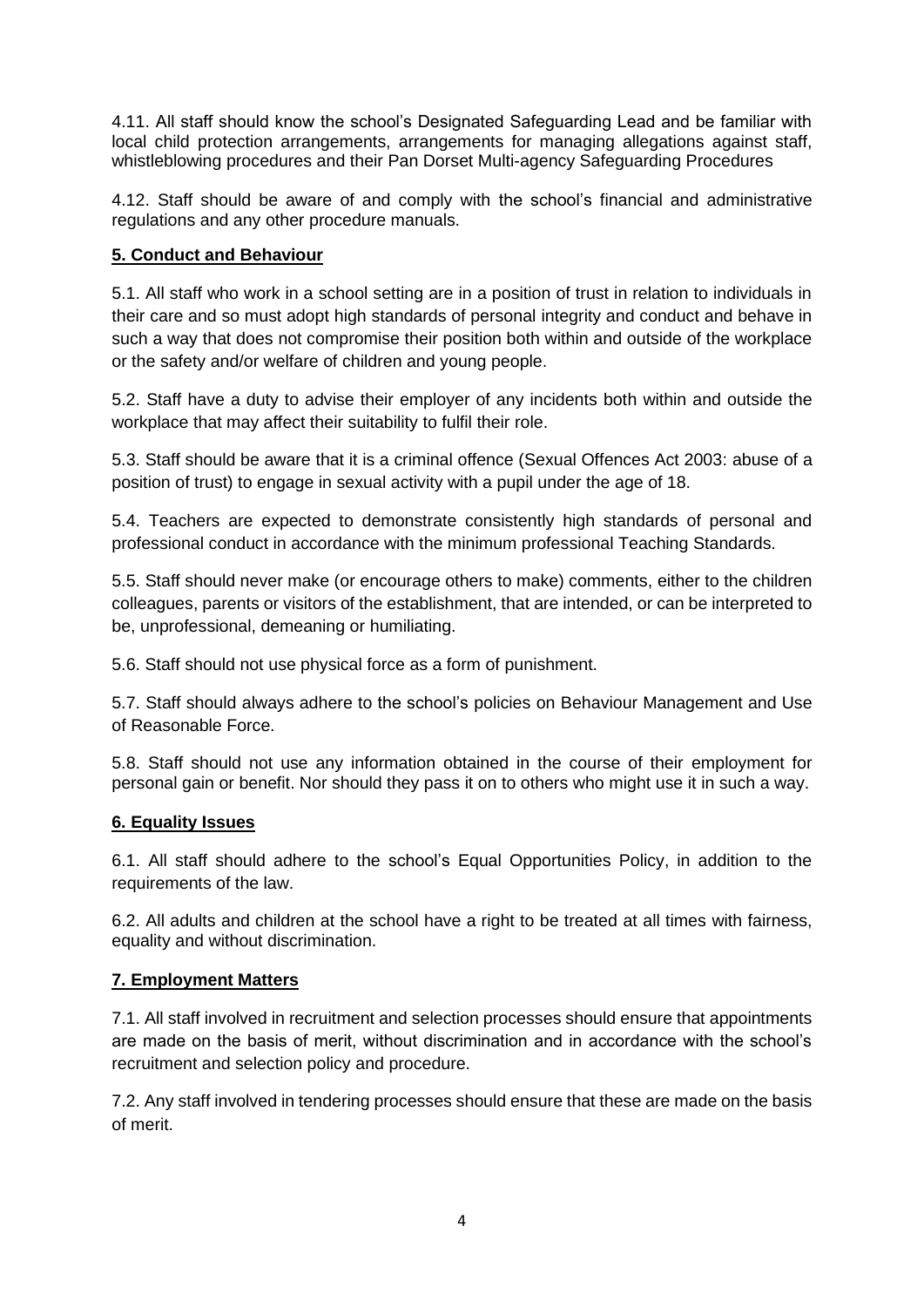7.3. No member of staff should be involved in any appointment or decision relating to discipline, promotion, or pay adjustments for any individual who is a relative or with whom they are in a close personal relationship.

7.4. All relationships of a business or private nature with external contractors, or potential contractors, should be made known to the Headteacher or the Chair of Governors (if the Headteacher).

### **8. Public Duty and Private Interest**

8.1. Staff should not put themselves in a position where their duty to the school and their private interests' conflict.

#### **9. Other Employment/Private Work**

9.1. Any external work undertaken must not bring the school into disrepute or conflict with the school's interest.

9.2 Any copyright created by a member of staff during their employment with the school becomes the property of the school.

#### **10. Safeguarding**

10.1Staff have a duty to safeguard pupils/students from:

- physical abuse
- sexual abuse
- emotional abuse
- neglect

10.2. The duty to safeguard children and young people includes the duty to report child welfare concerns to the school's Designated Safeguarding Lead (DSL),

10.3. Staff should be aware of and adopt the recommended procedures and best practice guidance outlined in the national Guidance for Safer Working Practice for those working with children and young people in education settings (May 2019).

10.4. Staff should be aware of and follow the statutory responsibilities outlined in Keeping Children Safe in Education.

10.5. Staff should be aware of the risks to children from radicalisation and being drawn into terrorism as outlined in the **Prevent Duty** guidance.

# • **Guidance for Safer Working Practice**

- (i) This document will be used to support the Code of Conduct and as such may be referred to in any disciplinary proceedings.
- (ii) Staff should read this document in conjunction with this code.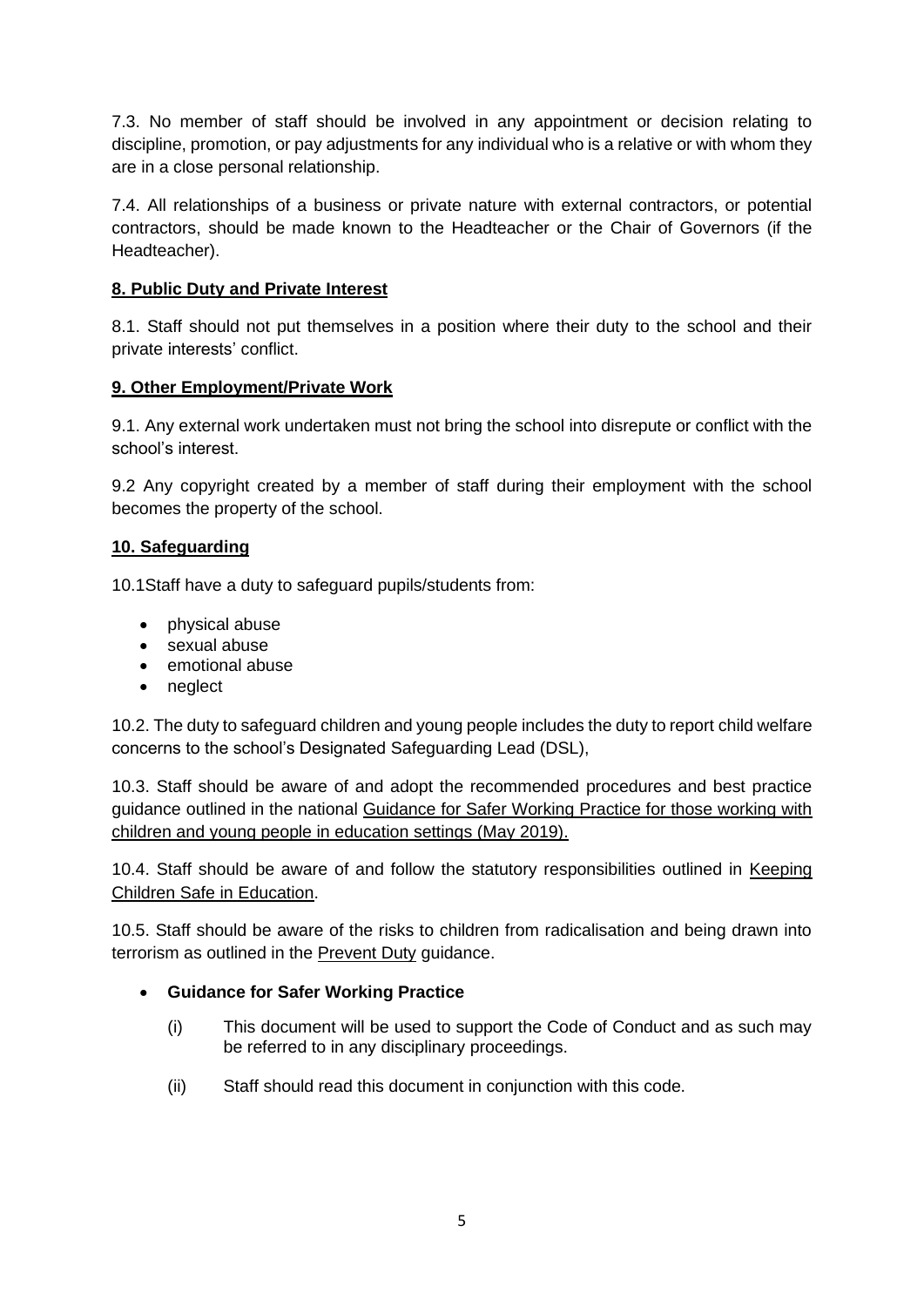#### • **Keeping Children Safe in Education**

- (i) This document sets out the statutory duties schools must follow and includes guidance on mandatory reporting requirements. It is advised that this is read alongside **Working Together to Safeguard Children**.
- (ii) Staff should ensure they understand and are familiar with their responsibilities and where this includes mandatory reporting expectations they understand their role any locally agreed procedures for reporting, such as informing the Designated Safeguarding Lead.
- (iii) Staff should be aware of the personal reporting duty with regard to known cases of female genital mutilation (FGM). Supplementary to Keeping Children Safe in Education, staff can obtain further guidance in the '**Mandatory Reporting of Female Genital Mutilation – procedural information**' document.
- (iv) Staff should refer any concerns about another member of staff to the Headteacher, or if the concern is about the Headteacher to the Chair of Governors or equivalent.
- (v) Staff should raise concerns of poor or unsafe practice or potential failures in safeguarding, using the school's whistleblowing policy.

#### • **Prevent Duty**

- (i) Under section 26 of the Counter-Terrorism and Security Act 2015, staff must have 'due regard to the need to prevent people from being drawn into terrorism'
- (ii) Staff should refer any concerns regarding radicalisation to the school's Designated Safeguarding Lead or a senior member of staff, following the school's normal safeguarding procedures.
- (iii) Relevant staff should understand when it is appropriate to make a referral to the Channel programme, a mechanism for schools to make referrals if they are concerned that an individual might be vulnerable to radicalisation.
- (iv) Staff should ensure they have undertaken some form of Prevent awareness training

#### **11. Financial inducements, gifts, hospitality and sponsorship**

11.1. Staff should not seek or receive preferential rates for themselves by virtue of their dealings on behalf of the school

11.2. Staff should ensure that gifts are declared if they are received.

11.3. Where staff provide gifts they should ensure they are of insignificant value and given to all children equally.

#### **12. Use of School Time and Facilities**

12.1. The school's property and facilities (e.g. stationary, computers, photocopiers, mobile phones) may only be used for school business unless permission for their private use has been granted.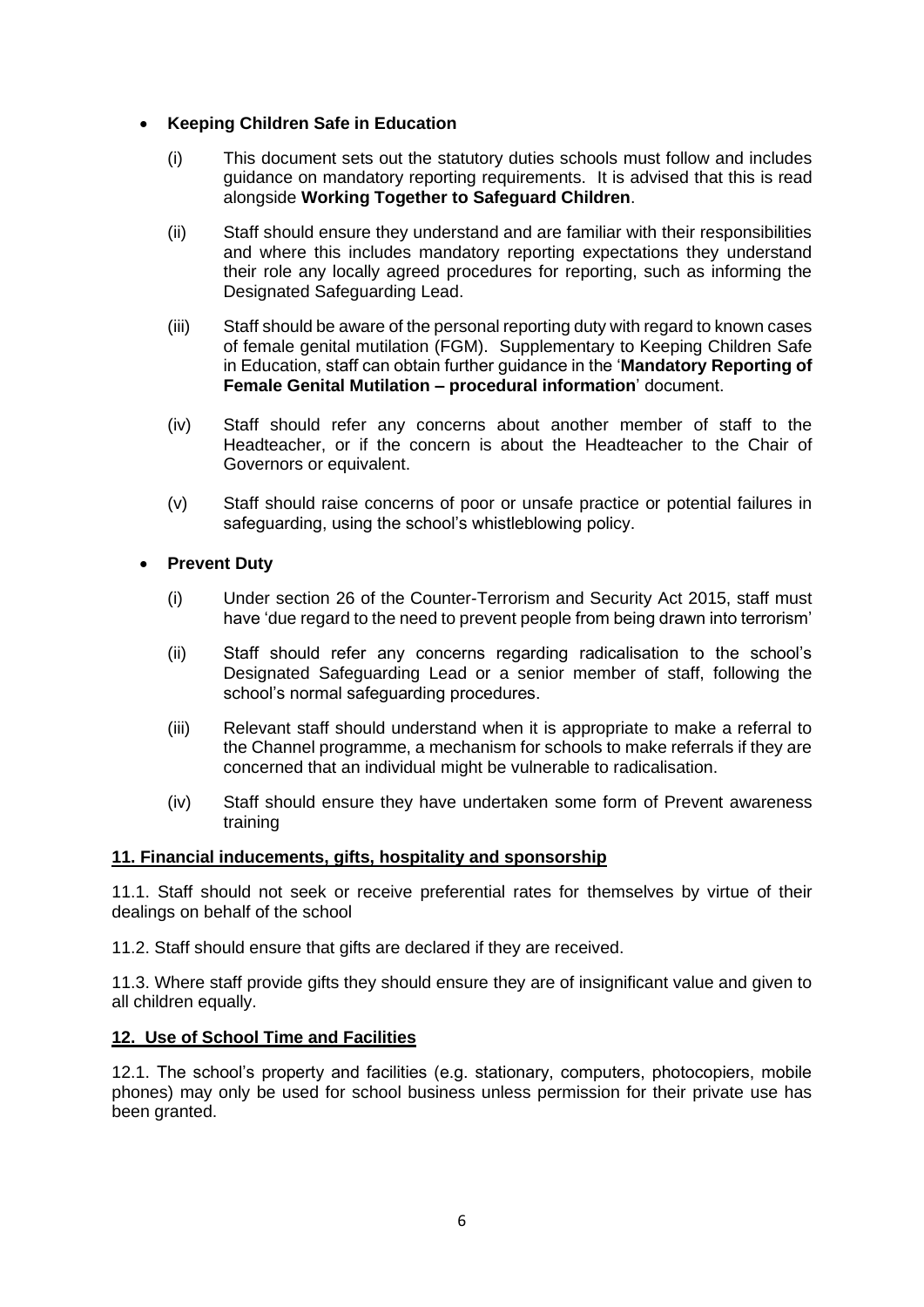#### **13. Publication of Books/Articles**

13.1. Staff must consult with the Headteacher before publishing book, articles, letters, dissertations etc where they are described as holding an appointment at the school.

#### **14. Disciplinary Action**

14.1. All staff should be aware that a failure to meet these standards of behaviour and conduct may result in disciplinary action, including dismissal.

#### **Declaration of receipt**

I confirm that I have read the Staff **Code of Conduct** and **Guidance for Safer Working Practice for those working with children and young people in education settings, May 2019** and understand that any unlawful or unsafe behaviour could lead to appropriate legal or disciplinary action being taken.

Name: *(please print)*: ………………………………………………………………………...

Signature: ………………………………………Date: …………………………

*Please return this slip to your Headteacher as soon as possible*